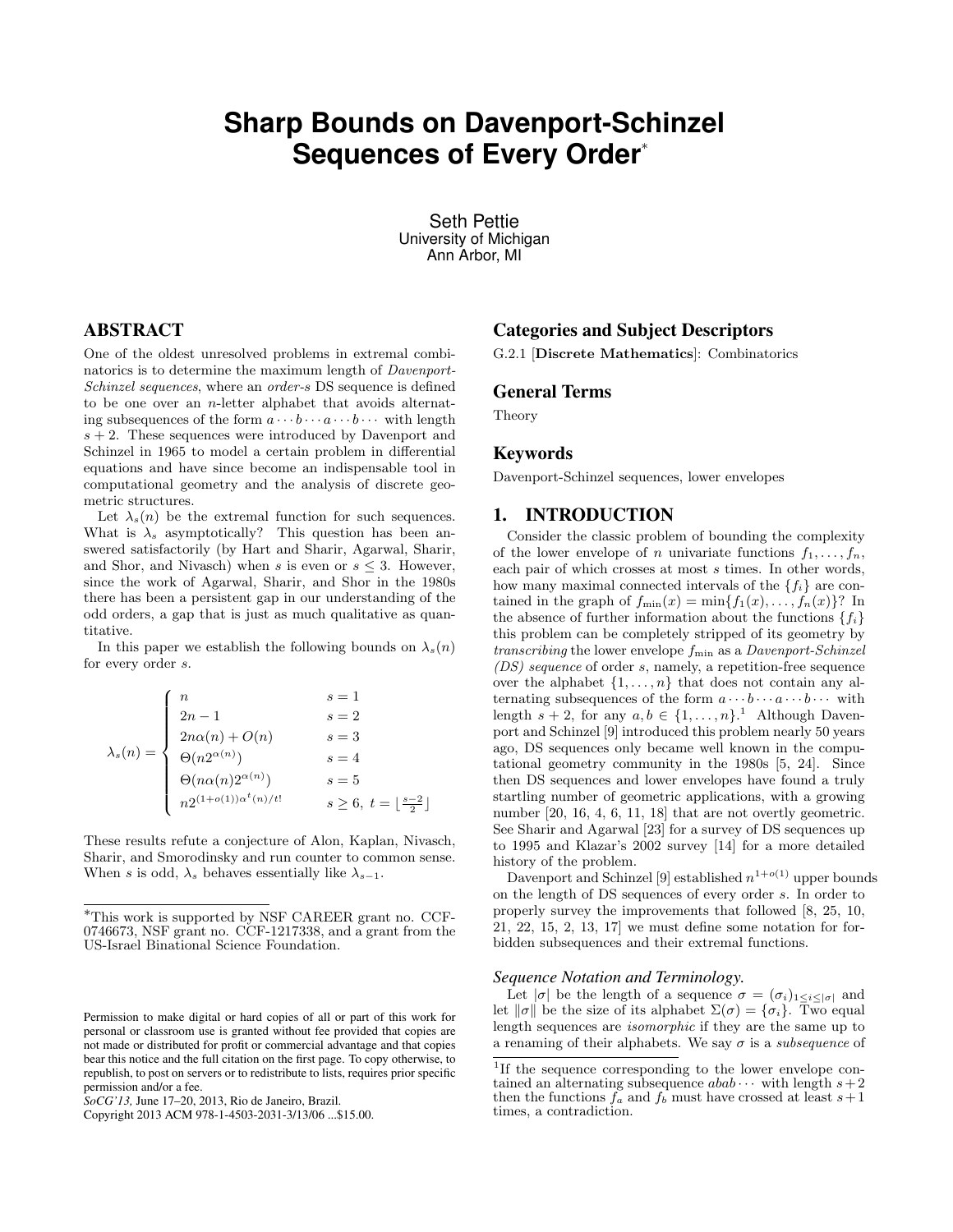σ', written  $\sigma \leq \sigma'$ , if  $\sigma$  can be obtained by deleting symbols from  $\sigma'$ . The predicate  $\sigma \prec \sigma'$  asserts that  $\sigma$  is isomorphic to a subsequence of  $\sigma'$ . If  $\sigma \nless \sigma'$  we say  $\sigma'$  is  $\sigma$ -free. If P is a set of sequences,  $P \nless \sigma'$  holds if  $\sigma \nless \sigma'$  for every  $\sigma \in P$ . The assertion that  $\sigma$  appears in or occurs in or is contained in  $\sigma'$  means either  $\sigma \prec \sigma'$  or  $\sigma \prec \sigma'$ , which one being clear from context. The *projection* of a sequence  $\sigma$  onto  $G \subseteq$  $\Sigma(\sigma)$  is obtained by deleting all non-G symbols from  $\sigma$ . A sequence  $\sigma$  is k-sparse if whenever  $\sigma_i = \sigma_j$  and  $i \neq j$ , then  $|i - j| \geq k$ . A *block* is a sequence of distinct symbols. If  $\sigma$  is understood to be partitioned into a sequence of blocks,  $\llbracket \sigma \rrbracket$ is the number of blocks. The predicate  $\llbracket \sigma \rrbracket = m$  asserts that  $\sigma$  can be partitioned into m blocks. The extremal functions for generalized Davenport-Schinzel sequences are defined as

$$
Ex(\sigma, n, m) = \max\{|S| : \sigma \nless S, ||S|| = n, \text{ and } [[S]] \le m\}
$$
  

$$
Ex(\sigma, n) = \max\{|S| : \sigma \nless S, ||S|| = n, \text{ and } S \text{ is } ||\sigma||\text{-sparse}\}
$$

where  $\sigma$  may be a single sequence or a set of sequences. The conditions " $\llbracket S \rrbracket \leq m$ " and "S is  $\llbracket \sigma \rrbracket$ -sparse" guarantee that the extremal functions are finite. The extremal functions for (standard) Davenport-Schinzel sequences are defined to be  $\lambda_s(n,m) = \text{Ex}(\sigma_{s+2}, n, m)$  and  $\lambda_s(n) = \text{Ex}(\sigma_{s+2}, n)$ , where  $\sigma_{s+2} = abab \cdots$  is the alternating sequence with length  $s+2$ . Note that the sparseness condition in the definition of  $\lambda_s(n)$ only forbids immediate repetitions since  $\|\sigma_{s+2}\| = 2$ .

Bounds on generalized Davenport-Schinzel sequences are expressed as a function of "the"inverse-Ackermann function, though there is no universally agreed-upon definition. All definitions in the literature differ by at most a constant, which usually obviates the need for more precision. Our upper bounds refer to the following variant of Ackermann's function.

$$
a_{1,j} = 2j \t j \ge 1a_{i,1} = 2 \t i \ge 2a_{i,j} = a_{i,j-1} \t a_{i-1,a_{i,j-1}} \t i, j \ge 2
$$

Note that in the table of  $\{a_{i,j}\}$  values, the first column is constant  $(a_{i,1} = 2)$  and the second merely exponential  $(a_{i,2}=2^i)$ , so we have to look to the third column to find Ackermann-type growth. The double and single argument versions of the inverse-Ackermann function are defined to be

$$
\alpha(n,m) = \min\{i \mid a_{i,j} \ge m, \text{ where } j = \max\{\lceil n/m \rceil, 3\}\}\
$$

$$
\alpha(n) = \alpha(n,n)
$$

We could have defined  $\alpha(n, m)$  without direct reference to Ackermann's function. Note that  $j = \log(a_{1,j})$ . One may convince oneself that  $j = \log^*(a_{2,j}) - O(1), j = \log^{**}(a_{3,j}) O(1)$ , and in general, that  $j = \log^{[i-1]}(a_{i,j}) - O(1)$ , where  $[i-1]$  is short for  $i-1$  \*s.<sup>2</sup> Up to  $O(1)$  differences  $\alpha(n, m)$ is  $\min\left\{i \mid \log^{[i-1]}(m) \leq \max\{\lceil n/m \rceil, 3\}\right\}$ . We state previous results in terms of the single argument version of  $\alpha$ . However, they all generalize to the two-argument version by replacing  $\lambda_s(n)$  with  $\lambda_s(n,m)$  and  $\alpha(n)$  with  $\alpha(n,m)$ .

#### *A Brief History of*  $\lambda_s$ .

After introducing the problem in 1965, Davenport and Schinzel [9] proved that  $\lambda_1(n) = n, \lambda_2(n) = 2n - 1, \lambda_3(n) =$ 

 $O(n \log n)$ , and for all  $s \geq 4$ , that  $\lambda_s(n) = n \cdot 2^{O(\sqrt{\log n})}$ , where the leading constant in the exponent depends on s. Shortly thereafter Davenport [8] improved the bound on  $\lambda_3(n)$  to  $O(n \log n / \log \log n)$ . In 1973 Szemerédi [25] dramatically improved the upper bounds for all  $s \geq 3$ , showing that  $\lambda_s(n) = O(n \log^* n)$ , where the leading constant depends on s.

From a purely numerical perspective Szemerédi's bound settled the problem for all values of  $n$  one might encounter in nature (the log-star function being at most  $5$  for  $n$  less than  $10^{19,000}$ . However, the problem of quantitatively estimating  $\lambda_s(n)$  has, in our view, always been a proxy for several qualitative questions: is  $\lambda_s(n)$  linear or nonlinear? what is the structure of extremal sequences realizing  $\lambda_s(n)$ ? and does it even matter what s is? In 1984 Hart and Sharir [10] answered the first question. They gave a bijection between order-3 (ababa-free) DS sequences and so-called generalized postorder path compression schemes. Although these schemes resembled the path compressions found in set-union data structures, Tarjan's analysis [26] did not imply any nontrivial upper or lower bounds on their length. Hart and Sharir proved that such path compression schemes have length  $\Theta(n\alpha(n))$ , thereby settling the asymptotics of  $\lambda_3(n)$ . This result implied that  $\lambda_s(n)$  is nonlinear for all  $s \geq 3$  but it left open the possibility that  $\lambda_s(n)$  could be  $O(n\alpha(n))$ , where s only influences the leading constant.

Improving on results of Sharir [21, 22], Agarwal, Sharir, and Shor [2] gave asymptotically tight bounds on order-4 DS sequences and reasonably tight bounds on all higher order sequences.

$$
\lambda_4(n) = \Theta(n \cdot 2^{\alpha(n)})
$$
\n
$$
\lambda_s(n) \begin{cases}\n> n \cdot 2^{(1+o(1))\alpha^t(n)/t!} \\
< n \cdot 2^{(1+o(1))\alpha^t(n)} \\
< n \cdot (\alpha(n))^{(1+o(1))\alpha^t(n)} \\
\text{where } t = \lfloor \frac{s-2}{2} \rfloor\n\end{cases} \text{ where } t = \lfloor \frac{s-2}{2} \rfloor
$$

For even s the lower bounds are tight up to the constant in the exponent: 1 for the upper bound and  $1/t!$  for the lower bound. Moreover, their lower bounds gave a qualitatively satisfying answer to the question of how extremal sequences are structured at the even orders. For odd s the gap between upper and lower bounds was wider, the base of the exponent being 2 at the lower bound and  $\alpha(n)$  at the upper bound.

REMARK 1.1. The results of Agarwal, Sharir, and Shor [2] force us to confront another question, namely, when is it safe to declare victory and call the problem closed? As Nivasch [17] observed, the "+o(1)" in the exponent necessarily hides a  $\pm \Omega(\alpha^{t-1}(n))$  term if we express the bound in an "Ackermann-invariant" fashion, that is, in terms of the generic  $\alpha(n)$ , without specifying the precise variant of Ackermann's function for which it is the inverse. Furthermore, under any of the definitions in the literature  $\alpha(n)$  is an integer-valued function whereas  $\lambda_s(n)/n$  must increase fairly smoothly with n, that is, an estimate of  $\lambda_s(n)/n$  that is expressed as a primitive recursive function of any integervalued  $\alpha(n)$  must be off by at least a  $2^{\Omega(\alpha^{t-1}(n))}$  factor. A reasonable definition of sharp bound (when dealing with generalized Davenport-Schinzel sequences) is an expression that cannot be improved, given  $\pm\Theta(1)$  uncertainty in the defini-

<sup>&</sup>lt;sup>2</sup>In general, if  $f : \mathbb{N}\backslash\{0\} \rightarrow \mathbb{N}$  is a decreasing function,  $f^{\star}(m) = \min\{\ell \mid f^{(\ell)}(m) \leq 1\},\$  where  $f^{(0)}(m) = m$  and  $f^{(\ell)}(m) = f(f^{(\ell-1)}(m)).$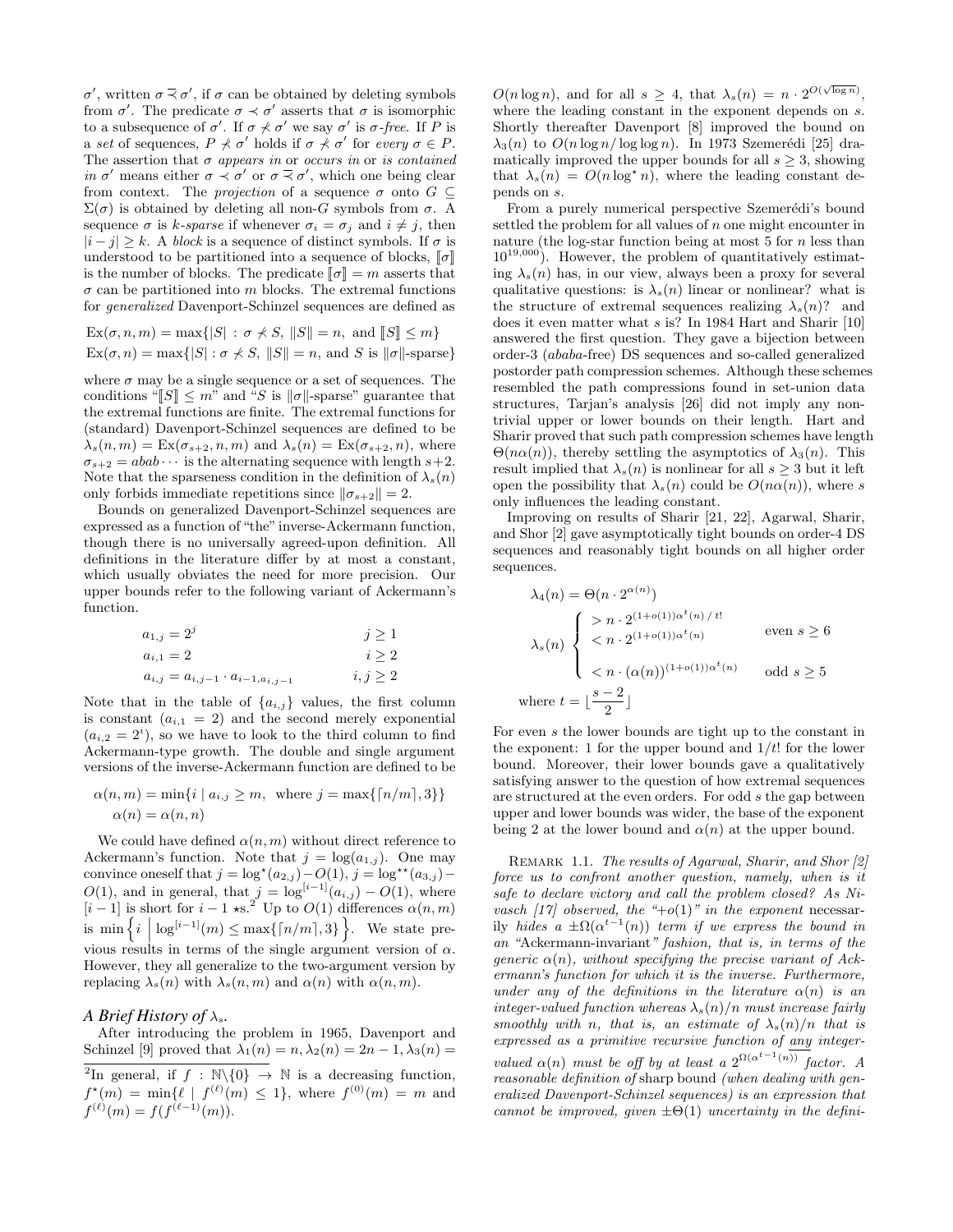tion of  $\alpha(n)$ . For example,  $\lambda_4(n) = \Theta(n2^{\alpha(n)})$  is sharp in this sense since the constant hidden by  $\Theta$  reflects this uncertainty. In contrast,  $\lambda_3(n) = \Theta(n\alpha(n))$  is not sharp in an Ackermann-invariant sense. See the tighter bounds on  $\lambda_3(n)$  cited below and in Theorem 1.2.

In 2009 Nivasch [17] presented a simplified construction of even-order sequences and a better analysis of  $\lambda_s(n)$  for both even and odd s. In addition, he provided a tight lower bound on the leading constant of  $\lambda_3(n)$ , matching an earlier upper bound of Klazar [13].

$$
\lambda_s(n) = \begin{cases}\n2n\alpha(n) + O(n\sqrt{\alpha(n)}) & s = 3; \text{ see [13]} \\
\Theta(n \cdot 2^{\alpha(n)}) & s = 4 \\
n \cdot 2^{(1+o(1))\alpha^t(n)/t!} & \text{ even } s \ge 6 \\
\lambda_s(n) < n \cdot (\alpha(n))^{(1+o(1))\alpha^t(n)/t!} & \text{ odd } s \ge 5\n\end{cases}
$$
\nwhere  $t = \lfloor \frac{s-2}{2} \rfloor$  (Niv)

This essentially closed the problem for even  $s > 6$  (the leading constant in the exponent being precisely  $1/t!$ ) but left the odd case open. The (Niv) bounds are actually corollaries of a more general theorem in [17] concerning the length of sequences avoiding *catenated permutations*,<sup>3</sup> which were introduced by Klazar [12]. Define  $\text{Perm}(r, s+1)$  to be the set of sequences obtained by concatenating  $s + 1$  permutations over an r-letter alphabet. For example, abcd cbad badc abcd  $dcba \in \text{Perm}(4, 5)$ . Let  $\Lambda_{r,s}(n) = \text{Ex}(\text{Perm}(r, s+1), n)$  be the extremal function for  $\text{Perm}(r, s+1)$ -free sequences. The " $s + 1$ " here is chosen to highlight the parallels with order- $s$ DS sequences. Every member of  $Perm(2, s + 1)$  contains an alternating sequence  $abab \cdots$  with length  $s+2$ <sup>4</sup>, so orders DS sequences are also  $Perm(2, s + 1)$ -free, implying that  $\lambda_s(n) \leq \Lambda_{2,s}(n)$ .

Alon, Kaplan, Nivasch, Sharir, and Smorodinsky [3, 17] conjectured that the upper bounds (Niv) for odd orders are tight, that is, the base of the exponent is, in fact,  $\alpha(n)$ . This conjecture was spurred by their discovery of similar functions that arose in an apparently unrelated combinatorial problem.

#### *New Results.*

We give new bounds on the length of Davenport-Schinzel sequences and in the process refute conjectures due to Alon et al. [3, 17] and Pettie [19].

THEOREM 1.2. Let  $\lambda_s(n)$  be the maximum length of a repetition-free sequence over an n-letter alphabet avoiding subsequences isomorphic to abab  $\cdots$  (length  $s+2$ ). Then  $\lambda_s$ satisfies:

$$
\lambda_s(n) = \begin{cases}\n n & s = 1 \\
 2n - 1 & s = 2 \\
 2n\alpha(n) + O(n) & s = 3 \\
 \Theta(n2^{\alpha(n)}) & s = 4 \\
 \Theta(n\alpha(n)2^{\alpha(n)}) & s = 5 \\
 n2^{(1+o(1))\alpha^t(n)/t!} & s \ge 6, t = \lfloor \frac{s-2}{2} \rfloor\n\end{cases}
$$

<sup>3</sup>Nivasch called these formation-free sequences.

Theorem 1.2 is optimal in that it provides the sharpest bounds on  $\lambda_s(n)$  that can be expressed in an Ackermanninvaraint fashion (see Remark 1.1), and in this sense closes the Davenport-Schinzel problem. (For  $s \geq 6$ , the exponent is actually the Ackermann-invariant expression  $\alpha^{t}(n)/t!$  +  $O(\alpha^{t-1}(n))$ .) However, we believe our primary contributions are not the tight asymptotic bounds per se but the structural differences they reveal between even and odd s. We can now give a cogent explanation for why odd orders  $s \geq 5$  behave essentially like the preceding even orders and yet why they are intrinsically more difficult to understand.

To what extent can Theorem 1.2 be extended to larger classes of generalized Davenport-Schinzel sequences? Surprisingly little, it turns out. We are able to extend the techniques to double Davenport-Schinzel sequences. Define  $\lambda_s^{\text{dbl}}(n)$  to be the extremal function of  $dbl(\sigma_{s+2})$ -free sequences, where  $\sigma_{s+2} = abab \cdots$  is the alternating sequence with length  $s + 2$  and  $dbl(\sigma)$  is obtained by doubling every symbol in  $\sigma$  save the first and last. For example,  $dbl(abab) =$ abbaab.<sup>5</sup> We can show that  $\lambda_s^{\text{dbl}}(n)$  obeys all the upper and lower bounds of Theorem 1.2, except at  $s = 5$ , where the upper bound is weaker by an  $\alpha^{1+o(1)}(n)$  factor.

The situation becomes stranger when we attempt to extend the bounds of Theorem 1.2 to  $\text{Perm}(r, s + 1)$ -free sequences. When  $s = 3$  or s is even it was known that  $\Lambda_{r,s}(n)$  behaves like  $\lambda_s(n)$  for any  $r \geq 2$ . (Nivasch's upper bounds [17] match the lower bounds of [10] and [2] for these parameters.) We prove that  $\Lambda_{r,s}(n)$  behaves like  $\lambda_s(n)$ only if  $s = 3$ , or s is even, or  $r = 2$ . For all odd  $s > 5$  and  $r \geq 3$  we give a new lower bound construction showing that Nivasch's upper bound is essentially tight.

THEOREM 1.3. Let  $\Lambda_{r,s}(n)$  be the maximum length of an r-sparse,  $\text{Perm}(r, s+1)$ -free sequence over an n-letter alphabet. For all  $s \geq 1$ ,  $t = \lfloor \frac{s-2}{2} \rfloor$ , and all  $r \geq 2$ , we have

| $\Lambda_{r,s}(n) =$ |                                                                             |  |                           |  |
|----------------------|-----------------------------------------------------------------------------|--|---------------------------|--|
|                      | $\Theta(n)$                                                                 |  | $s \in \{1,2\}, r \geq 2$ |  |
|                      | $\Theta(n\alpha(n))$                                                        |  | $s=3, r \geq 2$           |  |
|                      | $\Theta(n2^{\alpha(n)})$                                                    |  | $s=4, r \geq 2$           |  |
|                      | $\Omega(n\alpha(n)2^{\alpha(n)})$ and $O(n\alpha^{2+o(1)}(n)2^{\alpha(n)})$ |  | $s=5, r=2$                |  |
|                      | $n \cdot (\alpha(n))^{(1+o(1)) \alpha(n)}$                                  |  | $s=5, r \geq 3$           |  |
|                      | $n \cdot 2^{(1+o(1)) \alpha^t(n)/t!}$                                       |  | even $s \geq 6, r \geq 2$ |  |
|                      | $n \cdot 2^{(1+o(1)) \alpha^t(n)/t!}$                                       |  | odd $s \geq 7$ , $r = 2$  |  |
|                      | $n \cdot (\alpha(n))^{(1+o(1)) \, \alpha^t(n)/t!}$                          |  | odd $s \geq 7, r \geq 3$  |  |
|                      |                                                                             |  |                           |  |

Theorem 1.3 is rather surprising, even in retrospect and even given Theorem 1.2. Refer to [7] for implications of Theorem 1.3 on the size of sets of permutations with fixed VC-dimension.

#### *Organization.*

In Section 2 we introduce notation used throughout the paper and review Nivasch's recurrence [17], which captures even-order DS sequences well. In Section 3 we discuss the

<sup>4</sup>The first permutation contributes 2 symbols and every subsequent permutation contributes at least one.

 $^{5}\mathrm{Why}$  not consider higher multiplicities? It is fairly easy to show that repeating symbols more than twice, or repeating the first and last at all, affects the extremal function by at most a constant factor. See Adamec, Klazar, and Valtr [1].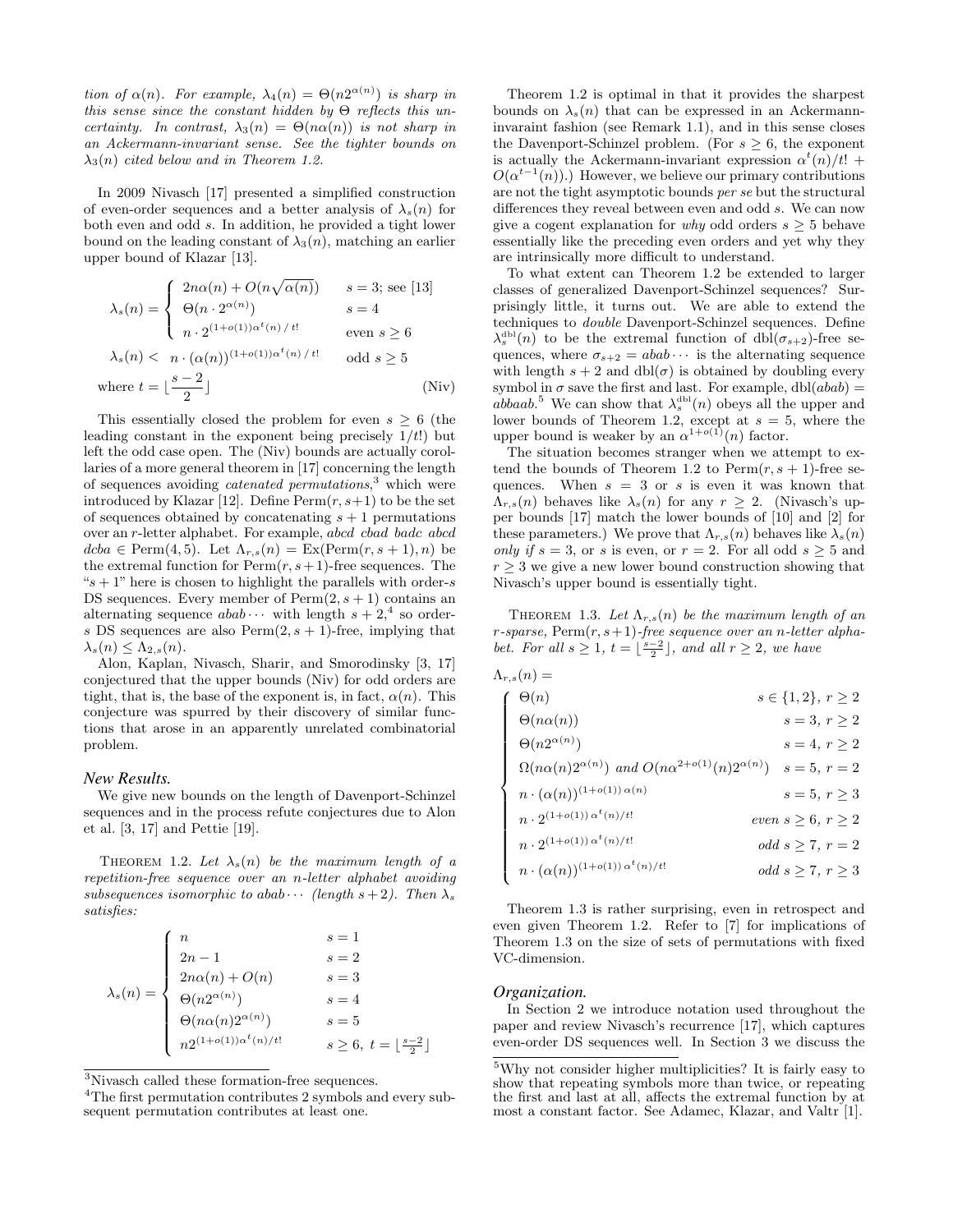difficulties of analyzing the odd orders. Our approach is to view DS sequences not just as 1-dimensional objects but in terms of a hierarchical decomposition called a derivation tree. Section 4 defines the derivation tree and identifies useful structural properties. In Section 5 we present a new recurrence for odd orders. The recurrences of Sections 2 and 5 ultimately lead to the upper bounds of Theorem 1.2, with the exception of order  $s = 5$ . The matching lower and upper bound on  $\lambda_5$  are omitted from this extended abstract.

# 2. BASIC UPPER BOUNDS

## 2.1 Sequence Decomposition

Let S be a sequence over an  $n = ||S||$  letter alphabet consisting of  $m = \llbracket S \rrbracket$  blocks. Suppose we partition S into  $\hat{m}$ intervals of consecutive blocks  $S_1S_2\cdots S_{\hat{m}}$ , where  $m_q = \llbracket S_q \rrbracket$ is the number of blocks in interval q. Let  $\Sigma_q$  be the alphabet of symbols *local* to  $S_q$  (that do not appear in any  $S_p$ ,  $p \neq q$ ) and let  $\hat{\Sigma} = \Sigma(S) \backslash \bigcup_q \check{\Sigma}_q$  be the alphabet of all other global symbols. The cardinalities of  $\check{\Sigma}_q$  and  $\hat{\Sigma}$  are  $\check{n}_q$ and  $\hat{n}$ , thus  $n = \hat{n} + \sum_{q=1}^{\hat{m}} \tilde{n}_q$ . A global symbol in  $S_q$  is called *first*, *last*, or *middle* if it appears in no earlier interval, no later interval, or appears in both earlier and later intervals, respectively. Let  $\tilde{\Sigma}_q, \tilde{\Sigma}_q, \bar{\Sigma}_q, \hat{\Sigma}_q$  be the subset of  $\Sigma(S_q)$  consisting of, respectively, first, last, middle, and all global symbols, and let  $\acute{n}_q$ ,  $\bar{n}_q$ ,  $\bar{n}_q$ , and  $\hat{n}_q$  be their cardinalities. Let  $\check{S}_q$ ,  $\hat{S}_q$ ,  $\check{S}_q$ ,  $\check{S}_q$ ,  $\bar{S}_q$  be the projection of  $S_q$  onto  $\tilde{\Sigma}_q, \hat{\Sigma}_q, \hat{\Sigma}_q, \hat{\Sigma}_q$ , and  $\bar{\Sigma}_q$ . Note that  $\hat{S}_1$  consists solely of first occurrences; if the last occurrence of a symbol appeared in  $S_1$  the symbol would be classified as local to  $S_1$ , not global. The same argument shows that  $\ddot{S}_{\hat{m}}$  consists solely of last occurrences. Let  $\check{S}, \hat{S}, \check{S}, \check{S},$  and  $\bar{S}$  be the subsequences of local, global, first, last, and middle occurrences, respectively, that is,  $\check{S} = \check{S}_1 \cdots \check{S}_{\hat{m}}, \; \hat{S} = \hat{S}_1 \cdots \hat{S}_{\hat{m}}, \; \acute{S} = \hat{S}_1 \cdots \hat{S}_{\hat{m}-1},$  $\hat{S} = \hat{S}_2 \cdots \hat{S}_{\hat{m}}$ , and  $\bar{S} = \bar{S}_2 \cdots \bar{S}_{\hat{m}-1}$ , the last of which would be empty if  $\hat{m} = 2$ . Let  $\hat{S}' = \hat{\Sigma}_1 \cdots \hat{\Sigma}_{\hat{m}}$  be an  $\hat{m}$ -block sequence obtained from  $\hat{S}$  by replacing each  $\hat{S}_q$  with a single block containing its alphabet  $\hat{\Sigma}_q$ , listed in order of first appearance in  $\hat{S}_q$ .

#### 2.2 Nivasch's Recurrence

We can reduce any  $m$ -block sequence to a 2-sparse one by removing m−1 duplicate symbols at block boundaries, hence  $\lambda_s(n,m) \leq \lambda_s(n) + m - 1$  for any order s. Lemma 2.1 follows from this observation and the known bounds on  $\lambda_1(n)$  and  $\lambda_2(n)$ .

LEMMA 2.1.  $\lambda_1(n,m) = n + m - 1$  and, for  $m \geq 2$ ,  $\lambda_2(n,m) = 2n + m - 2.$ 

Nivasch's [17] upper bounds (Niv) are a consequence of a recurrence for  $\lambda_s$  that builds on that of Agarwal, Sharir, and Shor [2]. Here we present a streamlined version of Nivasch's recurrence.

RECURRENCE 2.2. Let  $m, n,$  and  $s \geq 3$  be the block count, alphabet size, and order parameters. For any block partition  $\{m_q\}_{1\leq q\leq \hat{m}}$  and alphabet partition  $\{\hat{n}\}\cup\{\check{n}_q\}_{1\leq q\leq \hat{m}}$ , where  $m = \sum_q m_q$  and  $n = \hat{n} + \sum_q \check{n}_q$ , we have  $\lambda_s(n,m) \leq$  $\sum_{q=1}^{\hat{m}} \lambda_s(\tilde{n}_q, m_q) + 2 \cdot \lambda_{s-1}(\hat{n}, m) + \lambda_{s-2}(\lambda_s(\hat{n}, \hat{m}) - 2\hat{n}, m).$ 

PROOF. We adopt the notation and definitions from Section 2.1, where  $S$  is an extremal order- $s$  DS sequence with  $||S|| = n$  and  $||S|| = m$ . We shall bound |S| by considering its four constituent subsequences  $\check{S}, \check{S}, \check{S},$  and  $\bar{S}$ .

Each  $\check{S}_q$  is an order-s DS sequence, therefore the contribution of local symbols is  $|\check{S}| \leq \sum_{q=1}^{\hat{m}} \lambda_s(\check{n}_q, m_q)$ . We claim each  $\acute{S}_q$  is an order- $(s-1)$  DS sequence. By virtue of being categorized as *first* in  $\hat{S}_q$ , every symbol in  $\hat{S}_q$  appears at least once after  $\acute{S}_q$ . Therefore an occurrence of an alternating sequence  $\sigma_{s+1} = abab \cdots$  (length  $s+1$ ), in  $\dot{S}_q$  would imply an occurrence of  $\sigma_{s+2}$  in S, a contradiction. By symmetry it also follows that  $\dot{S}_q$  is an order- $(s-1)$  DS sequence, hence  $|\acute{S}| + |\grave{S}| = \sum_{q=1}^{\hat{m}-1} \lambda_{s-1}(\acute{n}_q, m_q) +$  $\sum_{q=2}^{\hat{m}} \lambda_{s-1}(\grave{n}_q, m_q) \leq \lambda_{s-1}(\hat{n}, m-m_{\hat{m}}) + \lambda_{s-1}(\hat{n}, m-m_1)$  $2 \cdot \lambda_{s-1}(\hat{n}, m)$ . Note that  $\sum_{q} \hat{n}_q = \hat{n}$  and  $\sum_{q} \hat{n}_q = \hat{n}$  as each sum counts each global symbol exactly once. Furthermore,  $\lambda_s$  is clearly superadditive.<sup>6</sup>

The same argument shows that  $\bar{S}_q$  is an order- $(s - 2)$  DS sequence. Symbols in  $\bar{S}_q$  were categorized as *middle*, so an alternating subsequence  $\sigma_s = baba \cdots$  (length s) in  $\bar{S}_q$ , together with an a preceding  $\overline{S}_q$  and either an a or b following  $S_q$  (depending on whether s is even or odd), yields an instance of  $\sigma_{s+2}$  in S, a contradiction. Thus the contribution of middle symbols is

$$
|\bar{S}| \leq \sum_{q=2}^{\hat{m}-1} \lambda_{s-2}(\bar{n}_q, m_q)
$$
  
\n
$$
\leq \lambda_{s-2} \left( \sum_{q=2}^{\hat{m}-1} \bar{n}_q, m - m_1 - m_{\hat{m}} \right)
$$
  
\n
$$
\leq \lambda_{s-2} (|\hat{S}'| - 2\hat{n}, m - m_1 - m_{\hat{m}})
$$
  
\n
$$
\leq \lambda_{s-2} (\lambda_s(\hat{n}, \hat{m}) - 2\hat{n}, m)
$$
 (1)

Inequality (1) follows from the fact that  $\sum_{q} \bar{n}_q$  counts the length of  $\hat{S}'$ , save the first and last occurrence of each global symbol, that is,  $2\hat{n}$  occurrences in total. Since  $\hat{S}'$  is a subsequence of S, it too is an order-s DS sequence, so  $|\hat{S}'| \leq$  $\lambda_s(\hat{n}, \hat{m})$ . Inequality (2) follows.  $\square$ 

Recurrence 2.2 only offers us the freedom to choose the block partition  $\{m_q\}_{1\leq q\leq \hat{m}}$  and this is where Ackermann's function comes into play. When we invoke Recurrence 2.2 it is with respect to a constant  $c \geq s - 2$  and an index  $i \geq 1$ . Let j be minimum such that  $m \leq a_{i,j}^c$  and let  $w =$  $a_{i,j-1}$ . When  $i, j > 1$  we choose  $\hat{m} = \lceil m/w^c \rceil$  and partition the given sequence into intervals of  $w^c$  blocks, so  $m_q = w^c$ for  $q \leq \lceil m/w^c \rceil - 1$  and the leftover  $m_{\hat{m}}$  may be smaller. We call this a *uniform block partition* with width  $w^c$ . The intention is that  $\lambda_s(\check{n}_q, m_q)$  will be bounded by invoking Recurrence 2.2 with parameters c, i, and  $j - 1$ ,  $\lambda_{s-1}(\hat{n}, m)$ with parameters c, i, and j,  $\lambda_s(\hat{n}, \hat{m})$  with parameters c, i–1, and  $w_i^7$  and  $\lambda_{s-2}(\lambda_s(\hat{n}, \hat{m})-2\hat{n}, m)$  with parameters  $c, i$ , and j. In our analysis of the odd orders it is important that the sequence decomposition (determined by the choice of  $\hat{m}$ ) be independent of s, hence our introduction of the parameter c. In the base cases we apply Lemma 2.1 when  $s \leq 2$  and Lemma 2.3 when  $i = 1$  or  $j = 1$ . Lemma 2.3 implies a weak bound of  $\lambda_s(n,m) = O(n + m \log^{s-2} m)$ .

<sup>&</sup>lt;sup>6</sup>That is,  $\lambda_s(n', m') + \lambda_s(n'', m'') \leq \lambda_s(n' + n'', m' + m'')$ for all  $n', n'', m', m''$ .

 $\int^{\tau}$ Note that  $\hat{m} = \lceil m/w^c \rceil = \lceil m/a_{i,j-1}^c \rceil \le (a_{i,j}/a_{i,j-1})^c$  $a_{i-1,w}^c$ , so the "j" parameter for index  $i-1$  is w.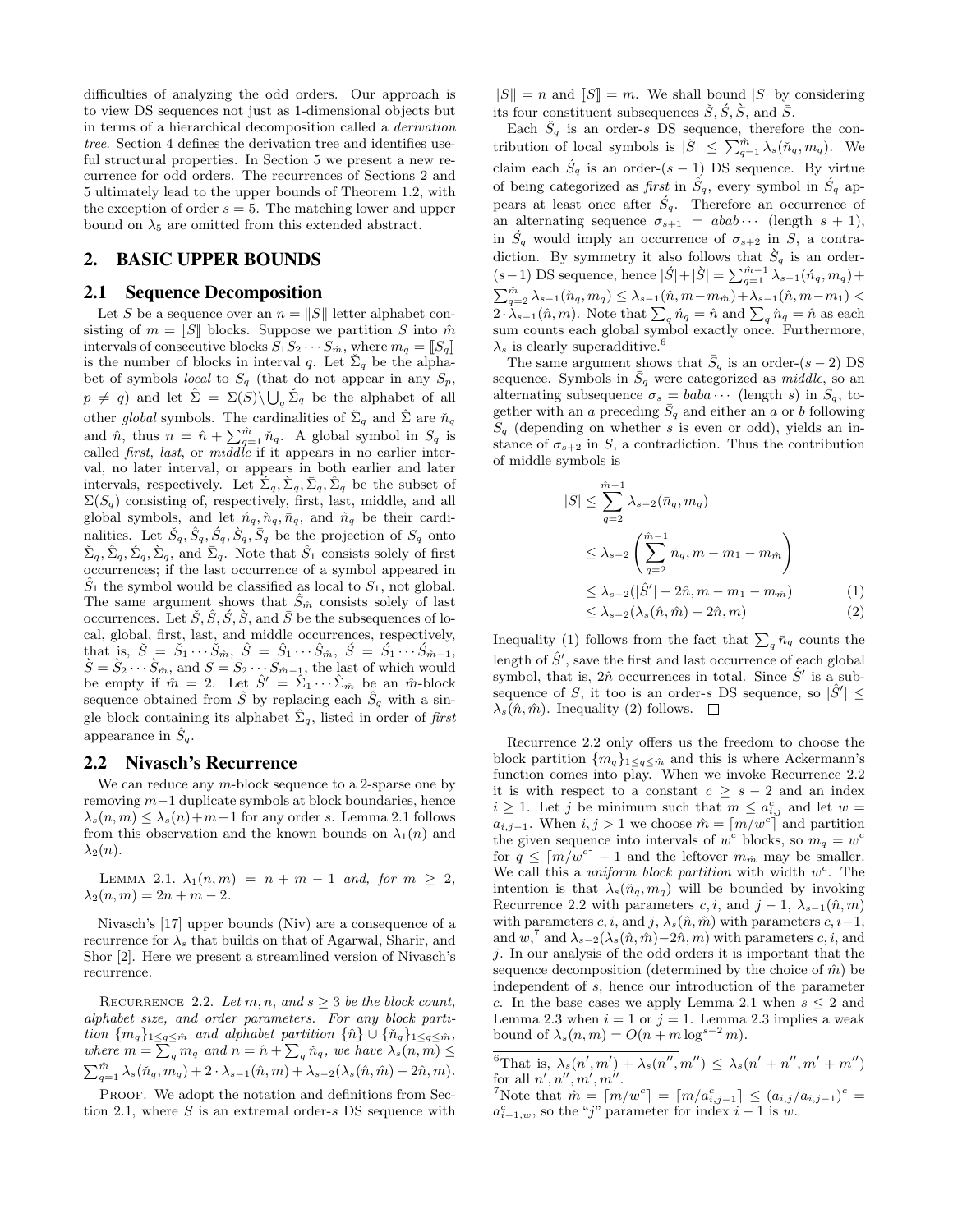LEMMA 2.3. Fix  $s \geq 2$  and  $c \geq \max\{s-2, 1\}$ . Whether  $i = 1$  and  $j \ge 1$  or  $j = 1$  and  $i > 1$ , if  $m \le a_{i,j}^c$  then

$$
\lambda_s(n,m) \le 2^{s-1}n + (cj)^{s-2}(m-1).
$$

PROOF. Fix  $c = 1$ . We will prove that for  $m \leq a_{1,j}$ ,  $\lambda_s(n,m) \leq 2^{s-1}n + j^{s-2}(m-1)$ . This will establish the lemma since for  $c > 1$ ,  $a_{1,j}^c = (2^j)^c = a_{1,cj}$  and  $a_{i,1}^c = 2^c =$  $a_{1,c}$ 

At  $s = 2$  the claim follows directly from Lemma 2.1. At  $s \geq 3, j = 1$ , the claim is trivial since there are only  $2 = a_{1,1}$ blocks and  $\lambda_s(n, 2) = 2n$ . In the general case we have  $s \geq 3$ and  $j > 1$ . Let S be an order-s, m-block sequence over an *n*-letter alphabet, where  $m \le a_{1,j}$ . Let  $\hat{m} = 2$  and  $S = S_1S_2$ be the uniform block partition with width  $a_{1,j-1} = 2^{j-1}$ , so  $[[S_1] = a_{1,j-1} \text{ and } [[S_2] = m - a_{1,j-1}].$  Note that  $\hat{S}' = \beta_1 \beta_2$ consists of two blocks, where each  $\beta_q$  is some permutation of the global alphabet  $\Sigma$ . Since there are no middle occurrences in S we can apply a simplified version of Recurrence 2.2.

$$
\lambda_s(n, m)
$$
\n
$$
\leq \sum_{q=1,2} \lambda_s(\tilde{n}_q, [\![S_q]\!]) + \lambda_{s-1}(\hat{n}, [\![S_1]\!]) + \lambda_{s-1}(\hat{n}, [\![S_2]\!])
$$
\n{local, first, and last}  
\n
$$
\leq 2^{s-1}(n-\hat{n}) + (j-1)^{s-2}(m-2) + 2(2^{s-2}\hat{n})
$$
\n
$$
+ (j-1)^{s-3}(m-2) \quad {\text{Inductive hypothesis}}
$$
\n
$$
< 2^{s-1}n + j^{s-2}(m-1)
$$

The last inequality follows from the fact that  $(j-1)^{s-2}$  +  $(j-1)^{s-3} \leq j^{s-2}$ . This concludes the induction.

#### 3. DIFFICULTIES AT THE ODD ORDERS

The proof of Recurrence 2.2 is indifferent to the parity of s. However, when analyzing the contribution of middle symbols we hinted at some structural differences between even and odd s. It was claimed that  $\bar{S}_q$  is an order-(s−2) DS sequence. If  $\bar{S}_q$  contained an alternating subsequence  $\sigma_s = baba \cdots$ with length s then there must be an occurrence of  $\sigma_{s+2}$ in  $S$  because both  $a$  and  $b$  appear both before and after  $S_q$  in S. The longest permissible alternating subsequence  $\sigma_{s-1} = baba \cdots$  in  $\bar{S}_q$  therefore has length  $s-1$ . When s is even,  $s - 1$  is odd, meaning  $\sigma_{s-1}$  begins and ends with b, whereas when s is odd,  $\sigma_{s-1}$  begins with b and ends with a. Since we can only afford to introduce one alternation between a and b at each boundary of  $S_q$ , the pattern of as and bs on either side of  $S_q$  in S (and therefore on either side of the qth block of  $\hat{S}'$  must be of the form

$$
a^* b^* S_q b^* a^*
$$
 when s is even and  

$$
a^* b^* S_q a^* b^*
$$
 when s is odd.

In the first case  $a$  and  $b$  are nested and in the second case they are *interleaved* (w.r.t. q). If the (Niv) bounds prove to be tight there must be two systems for generating sequences, one where nesting is the norm, and one where interleaving is the norm. By norm we mean nesting/interleaving is sufficiently plentiful such that  $S_q$  can be close to an extremal order- $(s - 2)$  DS sequence.

Entertain the idea that interleaving is forbidden, that is, every pair of middle symbols in a block of  $\hat{S}'$  are nested. When s is odd,  $\bar{S}_q$  must be an order-(s – 3) DS sequence. If  $\bar{S}_q$  were to contain an even-length alternating subsequence

 $\sigma_{s-1} = ba \cdots ba$  with length  $s-1$ , then S would contain either

$$
ab \mid ba \cdots ba \mid ba \quad \text{or} \quad ba \mid ba \cdots ba \mid ab
$$

where the portion between the bars comes from  $\bar{S}_q$ , that is, S would contain  $\sigma_{s+2}$ , a contradiction.

We cannot simply assume interleaving does not exist, but we can attempt to bound its prevalence. Measuring prevalence is tricky since nesting/interleaving is a non-transitive pairwise relation but to argue that  $\bar{S}_q$  has order- $(s-3)$  we need every pair of its symbols to be nested. Our approach is to fully unroll the induction implicit in Recurrence 2.2. The result is what we call a *derivation tree*  $\mathcal{T}$ , the nodes of which correspond to blocks encountered in the decomposition of S. Whereas S's blocks occupy the leaves of  $\mathcal{T}$ , derived sequences like  $\hat{S}'$  occupy levels higher in  $\mathcal{T}$ . Fix a symbol  $a \in \Sigma(S)$ . The projection of  $\mathcal T$  onto a, call it  $\mathcal T_a$ , is obtained by deleting from  $\mathcal T$  all nodes whose blocks do not contain a.

Suppose we are interested in the nestedness of middle symbols  $a, b$  in some block  $\beta$  in S (a leaf in T). The projection trees  $\mathcal{T}_{a}$  and  $\mathcal{T}_{b}$  both contain node  $\beta$ . Some nodes in projection trees are intrinsically bad; these are called feathers in Section 4. Whether a node in  $\mathcal{T}_{a}$  is a feather depends solely on its position in  $\mathcal{T}_{a}$ , not how  $\mathcal{T}_{a}$  is embedded in  $\mathcal{T}_{a}$ . Our main structural lemma states that if  $\beta$  is not a feather in  $\mathcal{T}_{a}$  and not a feather in  $\mathcal{T}_{b}$ , then a and b are nested with respect to  $\beta$ . In Section 5 we use this characterization to state two new recurrences: one on  $\Phi_s(n,m)$ , the total number of feathers in an order-s DS sequence, and one on  $\lambda_s(n,m)$  for odd  $s \geq 5$ .

#### 4. THE DERIVATION TREE

The *derivation tree*  $\mathcal{T} = \mathcal{T}(S, c, i)$  of a sequence S is an ordered, rooted binary tree whose nodes are identified with the blocks encountered in recursively decomposing  $S$ , as in Lemma 2.3 and the remarks following Recurrence 2.2. The sequence alone does not determine  $\mathcal{T}$ , hence the need to define it with respect to  $i$  and  $c$ . Define  $j$  to be minimum such that  $\llbracket S \rrbracket \leq a_{i,j}^c$ .<br>Let  $\mathcal{B}(v)$  denote the

Let  $\mathcal{B}(v)$  denote the block associated with a node  $v \in \mathcal{T}$ . The pth block of  $S$  is always identified with the pth leaf of  $\mathcal T$  in left-to-right order. As we are sometimes indifferent to the order of symbols within a block,  $\mathcal{B}(v)$  is often treated as a set. We adopt the notation from Section 2.1 and the proof of Recurrence 2.2.

#### *Base Cases.*

When  $i \in \{0,1\}$  the construction of  $\mathcal{T}(S,c,i)$  is independent of c.

At  $i = 0$  we only consider a 2-block sequence  $S = \beta_1 \beta_2$ , where each block contains the whole alphabet  $\Sigma(S)$ . The tree  $\mathcal{T}(S,c,0)$  consists of three nodes  $u, u_1, u_2$ , where u is the parent of  $u_1$  and  $u_2$ ,  $\mathcal{B}(u)$  is empty,  $\mathcal{B}(u_1) = \beta_1$ , and  $\mathcal{B}(u_2) = \beta_2$ . For every  $a \in \Sigma(S)$  call u its crown and  $u_1$ and  $u_2$  its left and right *heads*, respectively. These nodes are denoted  $\operatorname{cr}_{|a}$ , lhe<sub>|a</sub>, and rhe<sub>|a</sub>.

At  $i = 1$  we let j' be minimum such that  $\llbracket S \rrbracket \leq a_{1,j'}$ .<br>  $i' = 1$  ( $\llbracket S \rrbracket = 2$ ) then  $\mathcal{T}(S, c, 1) = \mathcal{T}(S, c, 0)$  otherwise If  $j' = 1$  ([S] = 2) then  $\mathcal{T}(S, c, 1) = \mathcal{T}(S, c, 0)$ , otherwise take  $S = S_1 S_2$  to be the uniform block partition with width  $a_{1,j'-1}$ . Let  $\hat{\mathcal{T}} = \mathcal{T}(\hat{S}', c, 0)$  be the three-node derivation tree for  $\hat{S}'$  and let  $\check{\mathcal{T}}_1, \check{\mathcal{T}}_2$  be the local trees, where  $\check{\mathcal{T}}_q =$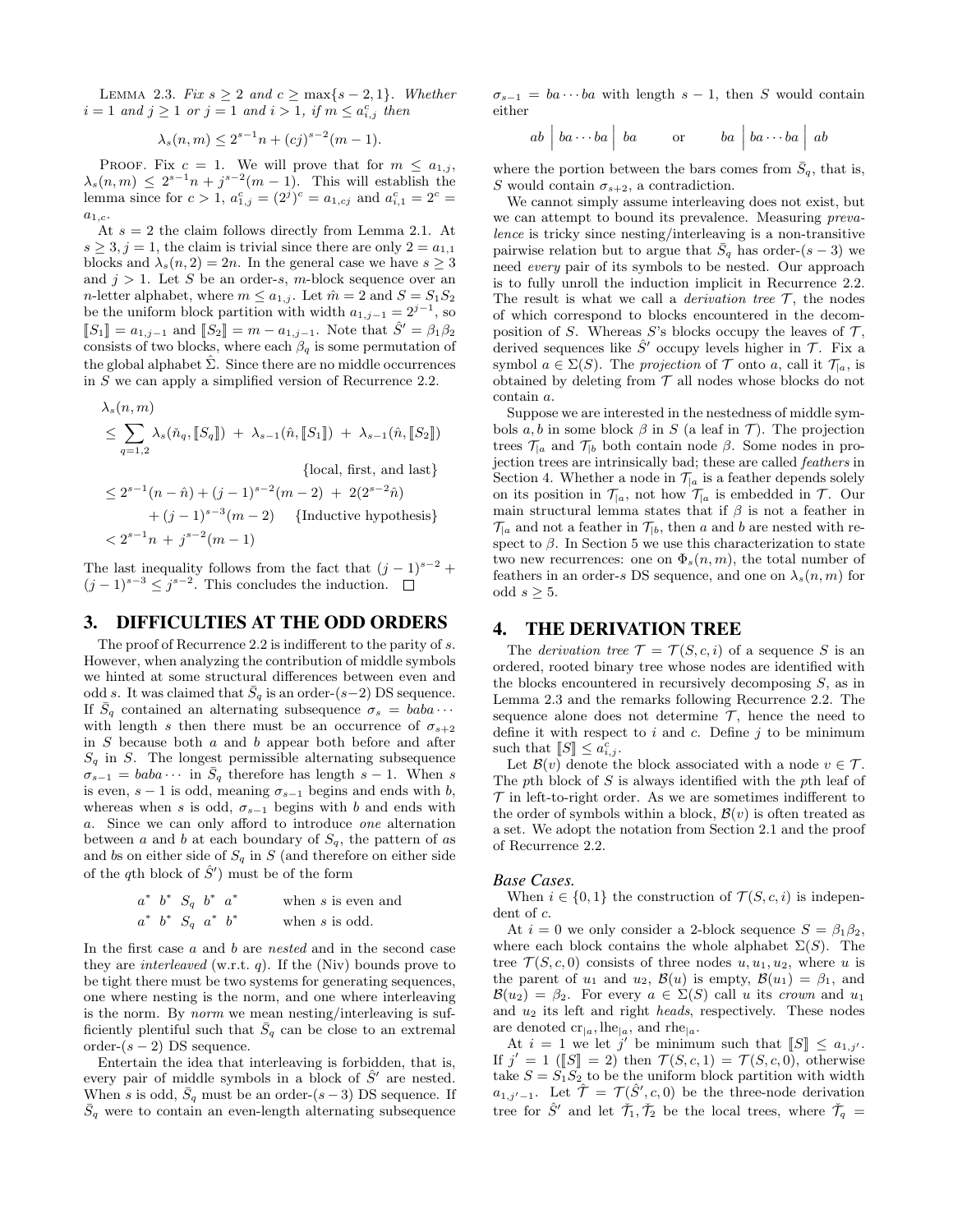

Figure 1: A derivation tree  $\mathcal{T}(S,c,1)$  for a 16-block sequence S with  $i = 1$ . The dashed boxes isolate the derivation trees with  $i = 0$  that assign the crown and heads for symbols  $a, b \in \Sigma(S)$ .

 $\mathcal{T}(\check{S}_q,c,1)$ . The tree  $\mathcal{T} = \mathcal{T}(S,c,1)$  is formed by identifying the root of  $\tilde{\mathcal{T}}_q$  with the qth leaf of  $\tilde{\mathcal{T}}_q$ , then placing the blocks of  $S$  at the leaves of  $\mathcal T$ . This last step is necessary since only local symbols appear in  $\tilde{\mathcal{T}}_1$  and  $\tilde{\mathcal{T}}_2$  whereas the leaves of  $\mathcal T$ must be identified with the blocks of  $S$ , which include both local and global symbols. See Figure 1 for an illustration.

The case  $i > 1, j = 1$  is handled just like the  $i = 1$ case, where the derivation tree  $\mathcal{T}(S,c,i)$  will have height  $log(a_{i,1}^c) = log(a_{1,c}) = c.$ 

#### *Inductive Case.*

The construction when  $i, j > 1$  is similar to the  $i = 1$  case except we take the c parameter into account. Recall that j is minimum such that  $\llbracket S \rrbracket \leq a_{i,j}^c$  and  $w = a_{i,j-1}$ . The tree  $\mathcal{T}(S,c,i)$  is formed by composing  $\hat{\mathcal{T}} = \mathcal{T}(\hat{S}', c, i - 1)$ and  $\check{\mathcal{T}}_1, \ldots, \check{\mathcal{T}}_{\hat{m}}$ , where  $\check{\mathcal{T}}_q = \mathcal{T}(\check{S}_q, c, i)$ ,  $\hat{m} = \begin{bmatrix} \|\check{S}\|/w^c \end{bmatrix}$ , and  $\mathbb{R}^{\check{S}} \mathbb{R} \to \text{arctan}$ .  $\lbrack \lbrack \check{S}_q \rbrack \rbrack = w^c$  if  $q < \hat{m}$ . To be more specific, we identify the root of  $\check{\mathcal{T}}_q$  (whose block is empty) with the qth leaf of  $\hat{\mathcal{T}}$ , then assign the blocks of  $S$  to the leaves of  $T$ . The crown and heads of each symbol  $a \in \Sigma(S)$  are inherited from  $\hat{\mathcal{T}}$ , if a is global, or some  $\check{\mathcal{T}}_q$  if a is local to  $S_q$ .

#### 4.1 Anatomy of the Tree

The projection of T onto  $a \in \Sigma(S)$ , denoted  $\mathcal{T}_{[a]}$ , is the tree on the node set  $\{c_{\Gamma|a}\}\cup\{v\in\mathcal{T}|\,a\in\mathcal{B}(v)\}\)$  that inherits the ancestor/descendant relation from  $\mathcal{T}$ , that is, the parent of v in  $\mathcal{T}_{|a}$ , where  $v \notin {\rm{cr}}_{|a}$ , lhe<sub> $|a$ </sub>, rhe<sub> $|a$ </sub>}, is v's nearest strict ancestor u for which  $a \in \mathcal{B}(u)$ .

DEFINITION 4.1. *(Anatomy)* 

- The leftmost and rightmost leaves of  $\mathcal{T}_{\vert a}$  are wingtips, denoted  $\mathrm{lw}_{|a}$  and  $\mathrm{rwt}_{|a}$ .
- The left and right wings are those paths in  $\mathcal{T}_{\vert a}$  extending from  $\text{lhe}_{|a}$  to  $\text{lwt}_{|a}$  and from  $\text{rhe}_{|a}$  to  $\text{rwt}_{|a}$ .
- Descendants of lhe<sub>|a</sub> and rhe<sub>|a</sub> in  $\mathcal{T}_{\vert a}$  are called doves and hawks, respectively.
- A child of a wing node that is not itself on the wing is called a quill.
- A leaf is called a feather if it is the rightmost descendant of a dove quill or leftmost descendant of a hawk quill.



Figure 2: In this example v is a hawk leaf in  $\mathcal{T}_{a}$  since its head  $he_{|a}(v) = rhe_{|a}$  is the right child of  $cr_{|a}$ . Its wing node  $\text{wi}_{|a}(v)$ , wingtip  $\text{wt}_{|a}(v)$ , quill  $\text{qu}_{|a}(v)$ , and feather  $f_{e|a}(v)$  are indicated.

• Suppose v is a node in  $\mathcal{T}_{|a}$ . Let  $he_{|a}(v)$  be the head ancestral to v and  $\overline{\text{he}}_{a}(v)$  be the other head; let  $\text{wt}_{a}(v)$ and  $\overline{\mathrm{wt}}_{|a}(v)$  be the wingtips descending from  $he_{|a}(v)$ and  $\overline{\text{he}}_{|a}(v)$ . Let  $\text{wi}_{|a}(v)$  be the nearest wing node ancestor of v,  $qu_{|a}(v)$  the quill ancestral to v, and  $fe_{|a}(v)$ the feather descending from  $qu_{|a}(v)$ . See Figure 2 for an illustration.

Once  $a \in \Sigma(S)$  is known or specified, we will use these terms (feather, wingtip, etc.) to refer to nodes in  $\mathcal{T}_{|a}$ , to their associated blocks, or to the occurrences of a within those blocks. For example, an occurrence of a in S would be a feather if it appears in a block  $\mathcal{B}(v)$  in S, where v is a feather in  $\mathcal{T}_{|a}$ .

Note that the nodes  $he_{|a}(v)$ ,  $wi_{|a}(v)$ ,  $qu_{|a}(v)$ ,  $wt_{|a}(v)$ , and  $f_{e|a}(v)$  are not necessarily distinct. It may be that  $he_{|a}(v) =$  $\text{wi}_{|a}$ , and it may be that  $v = \text{qu}_{|a}(v) = \text{fe}_{|a}(v)$  if v's parent in  $\mathcal{T}_{|a}$  is wi<sub>|a</sub>(v).

Lemma 4.2 identifies one property of  $\mathcal T$  used in the proof of Lemma 4.3.

LEMMA 4.2. Suppose that on a leaf-to-root path in  $T$  we encounter nodes  $u, v, x$ , and  $y$  (the last two possibly identical), where  $u, x \in \mathcal{T}_{\vert a}$  and  $v, y \in \mathcal{T}_{\vert b}$ . It must be that  $a \in \mathcal{B}(v)$ and therefore  $v \in \mathcal{T}_{a}$ .

PROOF. Consider the decomposition of  $\mathcal T$  into a global derivation tree  $\hat{\mathcal{T}}$  and local derivation trees  $\{\check{\mathcal{T}}_q\}$ . If v were an internal node in some  $\check{\mathcal{T}}_q$  then b would be classified as local. This implies  $y \in \tilde{\mathcal{T}}_q$  as well and the claim follows by induction on the construction of  $\check{\mathcal{T}}_q$ . If v were an internal node in  $\hat{\mathcal{T}}$  then let u' be the leaf of  $\hat{\mathcal{T}}$  ancestral to u. The nodes  $u', v, x, y \in \hat{\mathcal{T}}$  also satisfy the criteria of the lemma; the claim follows by induction on the construction of  $\hat{\mathcal{T}}$ . Thus, we can assume u is a leaf of  $\mathcal T$  and v is a leaf of  $\hat{\mathcal T}$ . By construction all global symbols in  $\mathcal{B}(u)$  also appear in  $\mathcal{B}(v)$ . Since  $x \in \hat{\mathcal{T}}$ , the symbol a is classified as global and must appear in  $\mathcal{B}(v)$ .  $\square$ 

#### 4.2 Habitual Nesting

Suppose a block  $\beta$  in S contains two symbols  $a, b$  which make neither their first nor last appearance in  $\beta$ . We call a and b nested in  $\beta$  if S contains either  $ab \beta ba$  or  $ba \beta ab$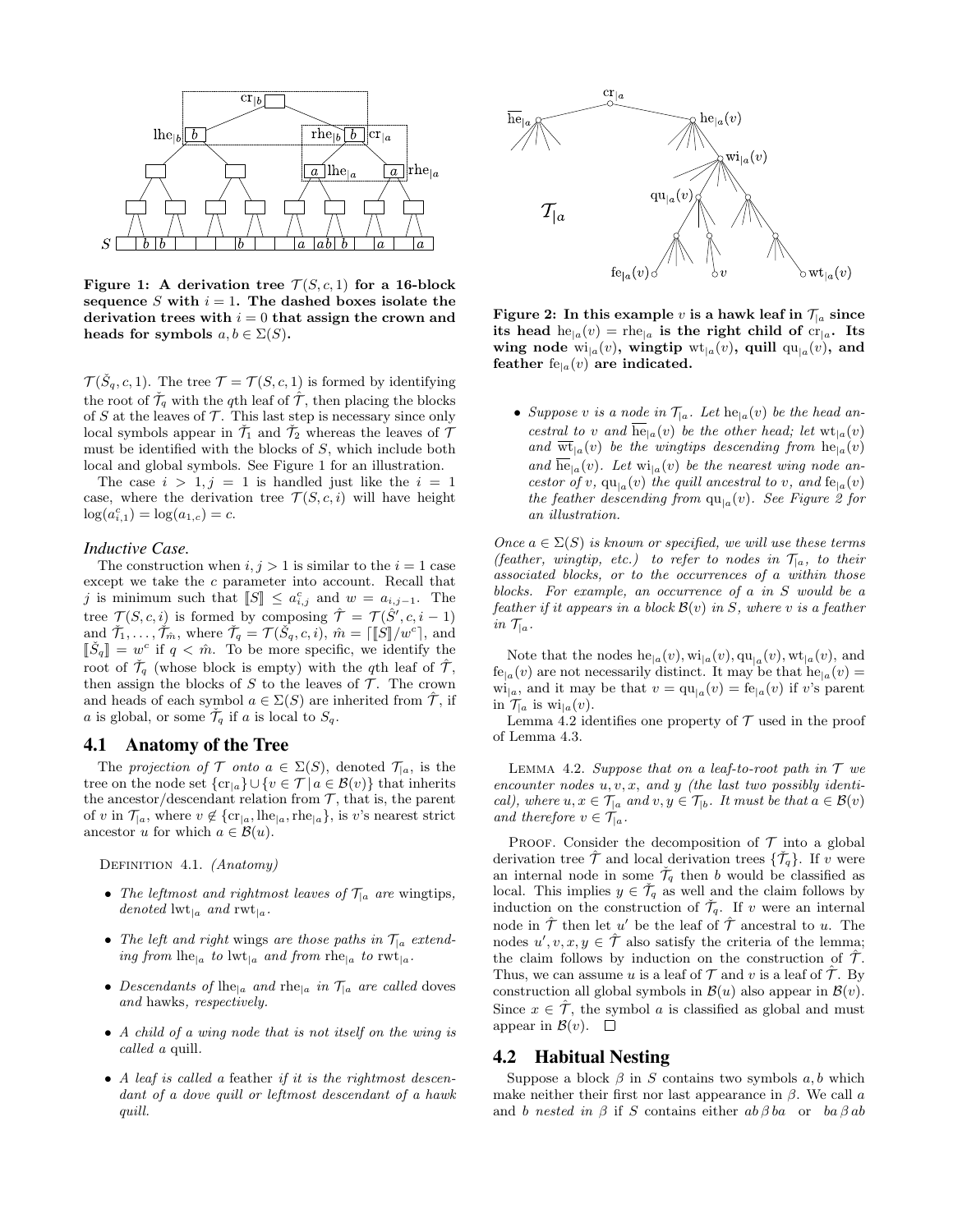and call them *interleaved in*  $\beta$  otherwise, that is, if the occurrences of a and b in S take the form  $a^*b^* \beta a^*b^*$  or  $b^*a^* \beta b^*a^*$ . Lemma 4.3 is the critical structural lemma used in our analysis. It provides us with simple criteria for nestedness.

LEMMA 4.3. Suppose that  $v \in \mathcal{T}$  is a leaf and a, b are symbols in  $\mathcal{B}(v)$ . If the following two criteria are satisfied then a and b are nested in  $\mathcal{B}(v)$ .

i. v is not a wingtip in either  $\mathcal{T}_{|a}$  or  $\mathcal{T}_{|b}$ .

ii. v is not a feather in either  $\mathcal{T}_{|a}$  or  $\mathcal{T}_{|b}$ .

PROOF. Without loss of generality we can assert two additional criteria.

iii.  $cr_{|b}$  is equal to or strictly ancestral to  $cr_{|a}$ .

iv. v is a dove in  $\mathcal{T}_{a}$ .

By Criterion (iv) the leftmost leaf descendant of  $\text{wi}_{a}(v)$  is  $\mathrm{wt}_{a}(v)$ . Let u be its rightmost leaf descendant. According to Criteria (i,ii) v is distinct from both  $\mathrm{wt}_{a}(v)$  and u since u must be a feather. We partition the sequence outside of  $\mathcal{B}(v)$  into the following four intervals.

 $I_1$ : everything preceding the a in  $\mathcal{B}(\mathrm{wt}_{a}(v)),$ 

 $I_2$ : everything from the end of  $I_1$  to  $\mathcal{B}(v)$ ,

I<sub>3</sub>: everything from  $\mathcal{B}(v)$  to the a in  $\mathcal{B}(u)$ , and

 $I_4$ : everything following  $I_3$ .

By Criterion (i) there must be occurrences of b both before and after  $\mathcal{B}(v)$ . If, contrary to the claim, a and b are not nested in  $\mathcal{B}(v)$ , all other occurrences of b must appear exclusively in  $I_1$  and  $I_3$  or exclusively in  $I_2$  and  $I_4$ . We show that both possibilities lead to contradictions. Figures 3 and 4 may help illuminate the proof.

#### *Case 1: b does not appear in*  $I_1$  *or*  $I_3$ *.*

According to Criterion (i) the left wingtip lwt<sub>|b</sub> of  $\mathcal{T}_{|b}$  is distinct from  $v$ , and therefore appears in interval  $I_2$ . Since  $\mathrm{lw}_{\vert b}$  and v are descendants of  $\mathrm{wi}_{\vert a}(v)$ , which is a *strict* descendant of  $cr_{|a}$ , which, by Criterion (iii), is a descendant of  $cr_{|b}$ , it must also be that  $\mathrm{lw}_{|b}$  and v descend from the same child of  $cr_{|b}$ , that is,

iv. v is a dove in  $\mathcal{T}_{[b]}$  and therefore  $\mathrm{wt}_{[b]}(v) = \mathrm{lwt}_{[b]}$ .

We shall argue below that

v. In  $\mathcal{T}$ ,  $qu_{|b}(v)$  is a strict descendant of  $wi_{|a}(v)$  and a strict ancestor of u, and  $f_{e|b}(v)$  lies in interval  $I_4$ .

The least common ancestor of v and  $\mathrm{wt}_{|b}(v)$  in  $\mathcal{T}_{|b}$  is by definition  $\mathrm{wi}_{|b}(v)$ . The quill  $\mathrm{qu}_{|b}(v)$  is a child of  $\mathrm{wi}_{|b}(v)$  not on a wing, hence  $qu_{|b}(v)$  cannot be ancestral to  $wt_{|b}(v)$ , and hence  $qu_{|b}(v)$  must be a strict descendant of  $wi_{|a}(v)$ . By Criterion (ii) and Inference (iv),  $f_{e|b}(v)$  is the rightmost leaf descendant of  $qu_{|b}(v)$  and distinct from v. However, by supposition  $I_3$  contains no occurrences of b, so  $f_{\text{e}}(v)$  must lie in interval  $I_4$ . For  $qu_{|b}(v)$  to have descendants in both  $I_2$ and  $I_4$  it must be a strict ancestor of u in  $\mathcal T$ . As we explain below, a consequence of Inference (v) is that

vi.  $\overline{\text{wt}}_{|a}(v)$  lies to the right of fe<sub>|b</sub>(v).

According to Inference (v)  $qu_{|b}(v)$  is a descendant of  $wi_{|a}(v)$ , which is a descendant of  $he_{|a}(v)$ . According to Criterion (iv)  $he_{|a}(v)$  is the *left* head of  $\mathcal{T}_{|a}$ . Since  $\overline{\text{wt}}_{|a}(v)$  is a descendant of  $\overline{\text{he}}_{a}(v)$ , the right sibling of  $\text{he}_{a}(v)$ ,  $\overline{\text{wt}}_{a}(v)$  must lie to the right of  $f_{e|b}(v)$ .

Let us review the situation. Scanning the leaves from left to right we see the blocks  $\mathrm{wt}_{|a}(v)$ ,  $\mathrm{wt}_{|b}(v)$ ,  $v$ ,  $u$ , fe<sub>|b</sub>(v), and  $\overline{\text{wt}}_{a}(v)$ . It may be that  $\text{wt}_{a}(v)$  and  $\text{wt}_{b}(v)$  are equal and it may be that u and  $f_{e|b}(v)$  are equal. If either of these cases hold then the a precedes the b in the given block. The blocks  $\mathrm{wt}_{a}(v), \mathrm{wt}_{b}(v), v, \mathrm{fe}_{b}(v), \overline{\mathrm{wt}}_{a}(v)$  certify that a and b are nested in  $\mathcal{B}(v)$ .

#### *Case 2: b does not appear in*  $I_2$  *or*  $I_4$ *.*

By Criterion (i) the right wingtip  $\mathrm{rwt}_{b}$  is distinct from v and must therefore lie in  $I_3$ . Following the same reasoning from Case 1 we can deduce that

- vii. v is a hawk in  $\mathcal{T}_{\vert b}$ .
- viii. In  $\mathcal{T}$ ,  $qu_{|b}(v)$  is strict descendant of  $wi_{|a}(v)$  and a strict ancestor of  $wt_{|a}(v)$ .

Inference (vii) follows since  $v$  and  $\text{rwt}_{|b}$  must be descendants of the same head in  $\mathcal{T}_{|b}$ . This implies that  $f_{e|b}(v)$  is the leftmost leaf descendant of  $qu_{|b}(v)$ . Since  $fe_{|b}(v)$  is distinct from v and interval  $I_2$  is free of bs, it must be that  $f_{e|b}(v)$ lies in  $I_1$  and that  $\text{qu}_{|b}(v)$  is a strict descendant of  $\text{wi}_{|a}(v)$ and a strict ancestor of  $\mathrm{wt}_{a}(v)$ . Inference (viii) follows. See Figure 4.

It follows from Criterion (iii) and Inference (viii) that on a leaf-to-root path one encounters the nodes  $\mathrm{wt}_{|a}(v)$ ,  $\mathrm{qu}_{|b}(v)$ ,  $\text{wi}_{|a}(v)$ , and  $\text{cr}_{|b}$ , in that order. Lemma 4.2 implies that  $a \in \mathcal{B}(\text{qu}_{|b}(v))$ . We have deduced that  $\text{qu}_{|b}(v)$  is in  $\mathcal{T}_{|a}$ , is a strict descendant of  $w_{a}(v)$ , and is an ancestor of both  $\mathrm{wt}_{|a}(v)$  and v. This contradicts the fact that  $\mathrm{wt}_{|a}(v)$  is the least common ancestor of v and  $\mathrm{wt}_{|a}(v)$  in  $\mathcal{T}_{|a}$ .  $\square$ 

## 5. A RECURRENCE FOR ODD ORDERS

Lemma 4.3 may be rephrased as follows. Every blocked sequence  $S$  is the union of four sequences: two comprising wingtips (first occurrences and last occurrences, each of length  $n$ ), one comprising all feathers, and one comprising non-wingtip non-feathers. The last sequence is distinguished by the property that each pair of symbols in any block is nested with respect to  $S$ , which is a "good" thing if we are intent on giving strong upper bounds on odd-order sequences. The sequence comprising feathers is "bad" in this sense, therefore we must obtain better-than-trivial upper bounds on its length if this strategy is to bear fruit.

Recall that feather is a term that can be applied to nodes in some  $\mathcal{T}_{a}$  or the corresponding *occurrences* of a in the given sequence S. This definition is with respect to one derivation tree  $\mathcal T$  for  $S$ , which is not necessarily the best one. Let  $\mathcal{T}^*(S)$  be the derivation tree for S that minimizes the total number of feathers.<sup>8</sup>

RECURRENCE 5.1. Define  $\Phi_s(n,m)$  to be the maximum number of feathers in any order-s, m-block DS sequence S over an n-letter alphabet, with respect to the optimal derivation tree  $\mathcal{T}^*(S)$ . When  $m \leq 2$  we have  $\Phi_s(n,m) = 0$ .

<sup>&</sup>lt;sup>8</sup>In other words, when  $i > 1$  the construction can choose any  $\hat{m} < [S]$  and any block partition  $\{m_q\}_{1 \leq q \leq \hat{m}}$ . When  $i = 1$  the construction is the same as  $\mathcal{T}(S, \cdot, 1)$ .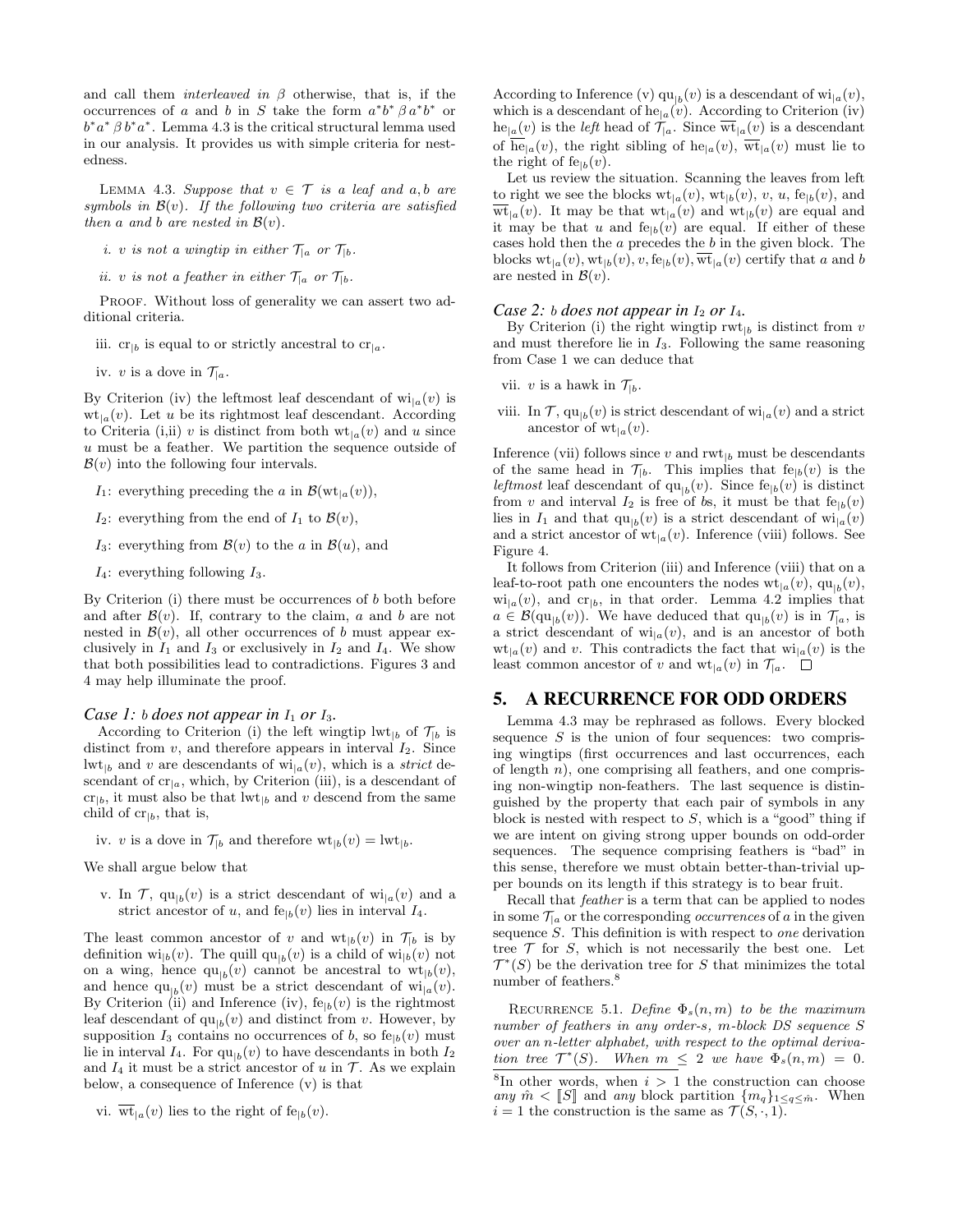

Figure 3: Boxes represent nodes in  $\mathcal T$  and their associated blocks. The blocks at the leaf-level correspond to those in S. In Case 1 all occurrences of b outside of  $\mathcal{B}(v)$  appear in intervals  $I_2$  and  $I_4$ . Contrary to the depiction, it may be that  $cr_{|a}$  and  $cr_{|b}$  are identical, that  $wt_{|a}(v)$  and  $wt_{|b}(v)$  are identical, that u and  $fe_{|b}(v)$  are identical, and that  $\text{wi}_{|b}(v)$  is not a strict ancestor of  $\text{wi}_{|a}(v)$ .



Figure 4: In Case 2 all occurrences of b outside of  $\mathcal{B}(v)$  appear in intervals  $I_1$  and  $I_3$ .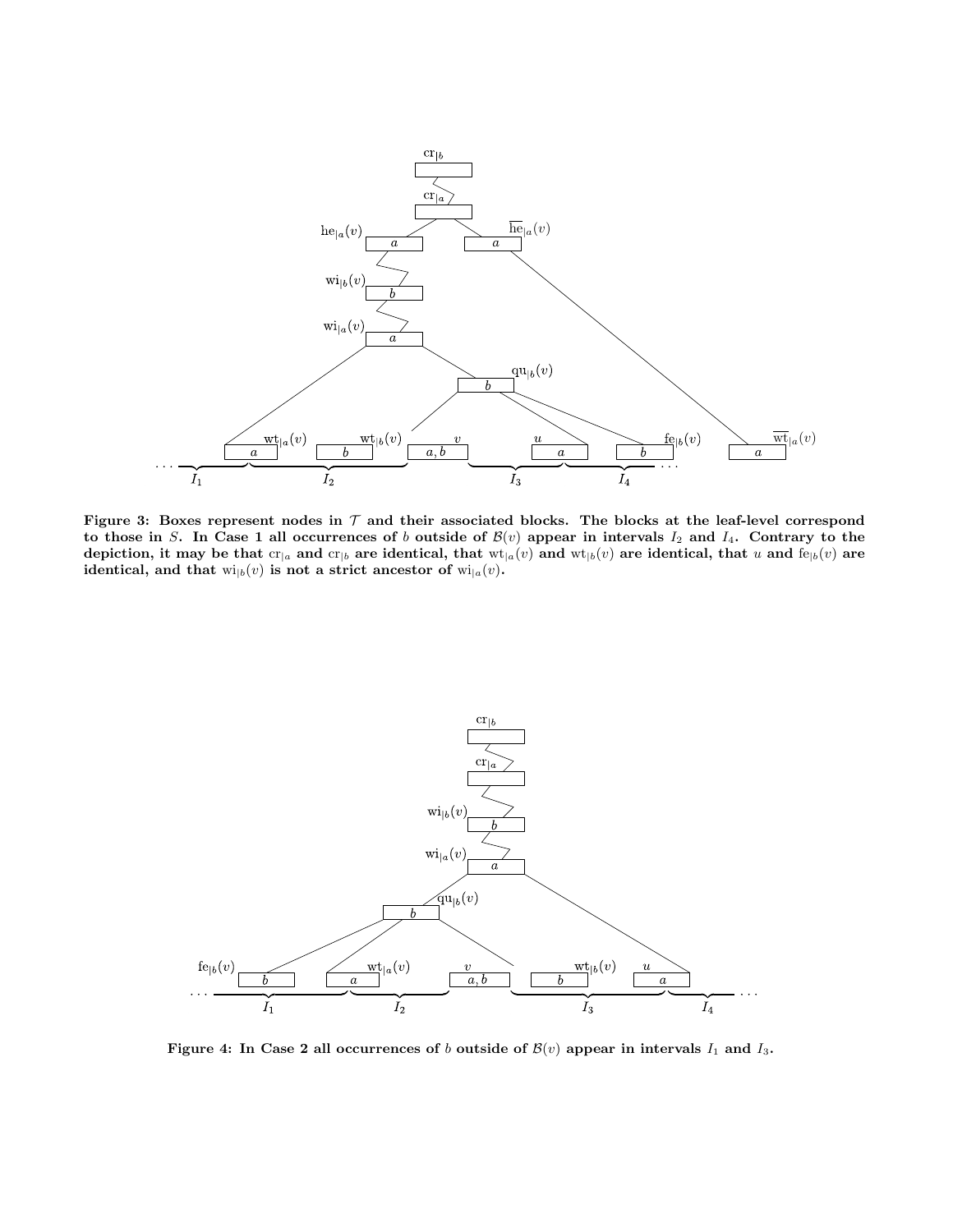For any block partition  $\{m_q\}_{1 \leq q \leq \hat{m}}$  and alphabet partition  $\{\hat{n}\} \cup \{\check{n}_q\}_{1 \leq q \leq \hat{m}}$ , we have

$$
\Phi_s(n,m)
$$
\n
$$
\leq \sum_{q=1}^{\hat{m}} \Phi_s(\check{n}_q, m_q) + \Phi_s(\hat{n}, \hat{m}) + 2 \cdot (\lambda_{s-1}(\hat{n}, m) - \hat{n})
$$

PROOF. When  $m \leq 2$ ,  $\Phi_s(n,m)$  is trivially 0 since every occurrence in S is a wingtip, and feathers are not wingtips. When  $m > 2$  we shall decompose S as in Section 2.1. The choice of  $\hat{m}$  and the block partition  $\{m_q\}_{1 \leq q \leq \hat{m}}$  are not necessarily those of the optimal derivation tree, but we do not need them to be. We are only interested in an upper bound on  $\Phi_s(n,m)$ . Let  $\hat{\mathcal{T}}^*$  and  $\{\check{\mathcal{T}}^*_q\}_{1 \leq q \leq \hat{m}}$  be the optimal derivation trees for  $\hat{S}'$  and  $\{\check{S}_q\}_{1 \leq q \leq \hat{m}}$ , and let  $\mathcal T$  be their composition, with the blocks of  $S$  placed at  $\mathcal{T}$  's leaves.

The number of occurrences of local feathers w.r.t.  $\{\check{\mathcal{T}}_q^*\}$  is at most  $\sum_q \Phi_s(\check{n}_q, m_q)$ . An occurrence of  $a \in \mathcal{B}(v)$  in  $\hat{S}$  will be a dove feather in  $\mathcal T$  if either (i) v is the rightmost child of a dove feather in  $\hat{\mathcal{T}}^*_{\vert a}$  or (ii) v is a non-wingtip child of the left wingtip in  $\hat{\mathcal{T}}^*_{|a}$ , which corresponds to an occurrence of a in  $\acute{S}$ . The same statement is true of hawk feathers, swapping the roles of left and right and substituting  $\hat{S}$  for  $\hat{S}$ . There are at most  $\Phi_s(\hat{n}, \hat{m})$  feathers of type (i) and, since S and S are order- $(s - 1)$  DS sequences, at most  $2 \cdot (\lambda_{s-1}(\hat{n}, m) - \hat{n})$ of type (ii).  $\square$ 

We now have all the elements in place to provide a recurrence for odd-order Davenport-Schinzel sequences.

RECURRENCE 5.2. Let m, n, and  $s \geq 3$  be the block count, alphabet size, and order parameters, where  $s \geq 5$  is odd. For any block partition  $\{m_q\}_{1 \leq q \leq \hat{m}}$  and alphabet partition  $\{\hat{n}\}\cup\{\check{n}_q\}_{1\leq q\leq \hat{m}}$ , we have

$$
\lambda_s(n,m) \leq \sum_{q=1}^{\hat{m}} \lambda_s(\check{n}_q, m_q) + 2 \cdot \lambda_{s-1}(\hat{n}, m)
$$

$$
+ \lambda_{s-2}(\Phi_s(\hat{n}, \hat{m}), m) + \lambda_{s-3}(\lambda_s(\hat{n}, \hat{m}), m)
$$

PROOF. As always, we adopt the notation from Section 2.1. Define  $\hat{\mathcal{T}}^*, \{\check{\mathcal{T}}_q^*\}$ , and  $\mathcal T$  as in the proof of Recurrence 5.1. In Recurrence 2.2 we partitioned  $S$  into local and global symbols and partitioned the occurrences of global symbols into first, middle, and last. We now partition the middle occurrences one step further. Define  $\tilde{S}'$  and  $\tilde{S}'$  to be the subsequences of  $\hat{S}'$  consisting of feathers (according to  $\hat{\mathcal{T}}^*$ ) and non-feather, non-wingtips, respectively. That is,  $|\hat{S}'| = |\tilde{S}'| + |\ddot{S}'| + 2\hat{n}$ . In an analogous fashion define  $\tilde{S}$ and  $\ddot{S}$  to be the subsequences of  $\ddot{S}$  consisting of children of occurrences in  $\tilde{S}'$  and  $\tilde{S}'$ . The sequences  $\check{S}$  and  $\check{S}$  represent the children of dove and hawk wingtips in  $\hat{\mathcal{T}}^*$ . Thus,  $|S| = \sum_{q} |\check{S}_q| + |\acute{S}| + |\check{S}| + |\check{S}| + |\check{S}|.$ 

The local sequences  $\{\check{S}_q\}$  are order-s DS sequences. According to the standard argument  $\acute{S}$  and  $\grave{S}$  are order- $(s - 1)$ DS sequences and  $\tilde{S} = \tilde{S}_1 \cdots \tilde{S}_{\hat{m}}$  is obtained from  $\tilde{S}'$  by substituting for its qth block an order- $(s - 2)$  DS sequence  $\tilde{S}_q$  over the same alphabet. Thus  $|\tilde{S}| \leq \lambda_{s-2}(|\tilde{S}'|, m) \leq$  $\lambda_{s-2}(\Phi_s(\hat{n},\hat{m}),m).$ 

We claim that  $\ddot{S} = \ddot{S}_1 \cdots \ddot{S}_{\hat{m}}$  is obtained from  $\ddot{S}'$  by substituting for its qth block an order- $(s - 3)$  DS sequence  $\ddot{S}_q$ , which, if true, would imply that  $|\ddot{S}| \leq \lambda_{s-3}(|\ddot{S}'|, m) \leq$ 

 $\lambda_{s-3}(\lambda_s(\hat{n}, \hat{m}), m)$ . Suppose for the purpose of obtaining a contradiction that the qth block  $\beta$  in  $\ddot{S}'$  contains  $a, b \in \hat{\Sigma}$ , and that  $\ddot{S}_q$  is not an order- $(s-3)$  DS sequence, that is, it contains an alternating subsequence  $ab \cdots ab$  of length  $s-1$ . Note that  $s - 1$  is even. By definition  $\beta$  is a non-feather, non-wingtip in both  $\mathcal{T}_{|a}$  and  $\mathcal{T}_{|b}$ . According to Lemma 4.3, a and b must be nested in  $\beta$ , which implies that S contains a subsequence of the form

a · · · b · · · · · · s−1 z }| { a · · · b · · · a · · · b · · · · · · b · · · a or b · · · a · · · · · · s−1 z }| { a · · · b · · · a · · · b · · · · · · a · · · b

where the portion between bars is in  $S_q$ . In either case S contains an alternating subsequence with length  $s + 2$ , contradicting the fact that S is an order-s DS sequence.  $\Box$ 

The dependencies between  $\lambda$  and  $\Phi$  established by Recurrences 2.2, 5.1, and 5.2 are rather intricate. For even s,  $\lambda_s$  depends on  $\lambda_{s-1}$  and  $\lambda_{s-2}$  and for odd s,  $\lambda_s$  depends on  $\lambda_{s-1}, \lambda_{s-2}, \lambda_{s-3}$ , and  $\Phi_s$  while  $\Phi_s$  depends on  $\lambda_{s-1}$ . Lemma 5.3 states bounds on  $\lambda_s(n,m)$  that imply parts of Theorem 1.2. Its proof is omitted from this extended abstract.

LEMMA 5.3. Let  $s \geq 1, i \geq 1,$  and  $c \geq s-2$ . The following upper bounds on  $\lambda_s(n,m)$  and  $\Phi_s(n,m)$  hold for all  $s \geq 1$ and all odd  $s \geq 5$ , respectively, where j is defined to be minimum such that  $m \leq a_{i,j}^c$ .

$$
\lambda_1(n, m) \le n + m - 1
$$
  
\n
$$
\lambda_2(n, m) \le 2n + m - 2
$$
  
\n
$$
\lambda_3(n, m) \le (2i + 2)n + (3i - 2)cj(m - 1)
$$
  
\n
$$
\lambda_s(n, m) \le \mu_{s,i} (n + (cj)^{s-2}(m - 1))
$$
 *all s*  $\ge 4$   
\n
$$
\Phi_s(n, m) \le \nu_{s,i} (n + (cj)^{s-2}(m - 1))
$$
 *odd s*  $\ge 5$ 

The values  $\{\mu_{s,i}, \nu_{s,i}\}$  are defined as follows, where  $t =$  $\lfloor \frac{s-2}{2} \rfloor$ .

$$
\mu_{s,i} = \begin{cases} 2^{\binom{i+t+3}{t}} - 3(2(i+t+1))^t & \text{even } s \ge 4\\ \frac{3}{2}(2(i+t+1))^{t+1}2^{\binom{i+t+3}{t}} & \text{odd } s \ge 5 \end{cases}
$$

$$
\nu_{s,i} = 4 \cdot 2^{\binom{i+t+3}{t}} \qquad \qquad \text{odd } s \ge 5
$$

It is not difficult to show that the optimal choice of  $i$  is  $\alpha(n,m)+O(1)$ . Since  $\binom{i+t+O(1)}{t} = i^t/t!+O(i^{t-1})$ , Lemma 5.3 immediately yields the following bounds on  $\lambda_s(n, m)$ .

$$
\begin{cases}\nO((n+m)\alpha(n,m)) & s=3 \\
O((n+m)\alpha(n,m)) & s=4\n\end{cases}
$$

$$
\lambda_s(n,m) = \begin{cases}\nO\left((n+m)2^{\alpha(n,m)}\right) & s = 4 \\
O\left((n+m)\alpha^2(n,m)2^{\alpha(n,m)}\right) & s = 5\n\end{cases}
$$

$$
O\left((n+m)\alpha^{t}(n,m)/t!+O(\alpha^{t-1}(n,m))\right) \quad s \ge 6
$$

Using existing machinery it is possible to obtain analogous bounds on  $\lambda_s(n)$  (in terms of  $\alpha(n)$  rather than  $\alpha(n,m)$ )